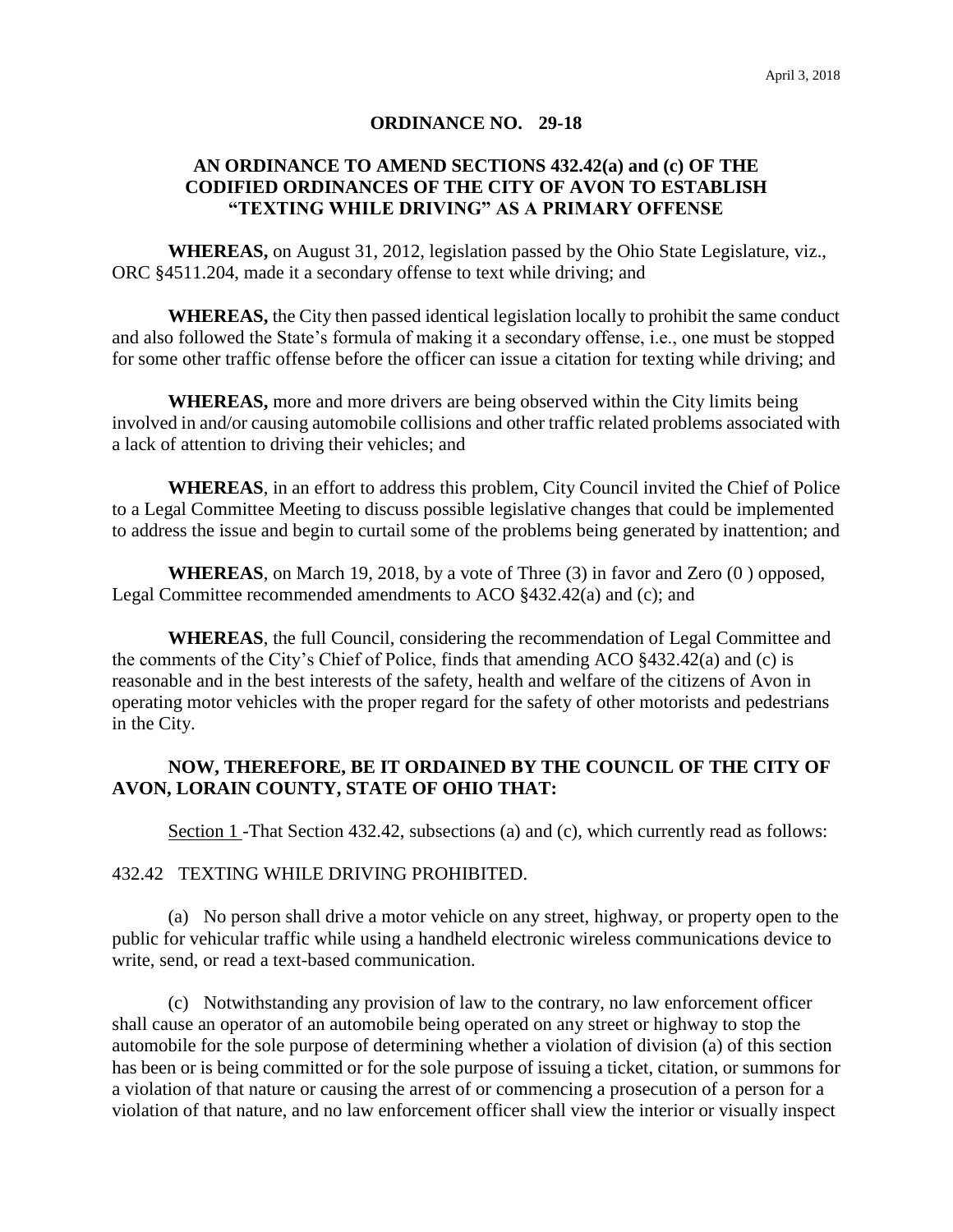Ordinance No. 29-18 (Con't) April 3, 2018

any automobile being operated on any street or highway for the sole purpose of determining whether a violation of that nature has been or is being committed

# **Shall be amended to read as set forth below:**

## 432.42 TEXTING WHILE DRIVING PROHIBITED.

(a) No person shall drive a motor vehicle on any street, highway, or property open to the public for vehicular traffic while using a handheld electronic wireless communications device to write, send, or read a text-based communication **or to send, read, create or interact with Internet-based content, play games or otherwise interact with the Internet**.

(c) **Violation of paragraph (a) of this section shall be a primary offense.** 

Notwithstanding any provision of law to the contrary, no law enforcement officer shall cause an operator of an automobile being operated on any street or highway to stop the automobile for the sole purpose of determining whether a violation of division (a) of this section has been or is being committed or for the sole purpose of issuing a ticket, citation, or summons for a violation of that nature or causing the arrest of or commencing a prosecution of a person for a violation of that nature, and no law enforcement officer shall view the interior or visually inspect any automobile being operated on any street or highway for the sole purpose of determining whether a violation of that nature has been or is being committed.

Section 2 - The Codifier is hereby instructed to insert the amendments into Section 432.42 as contained in this legislation. All other language contained in Section 432.42 not specifically amended herein shall remain in full force and effect.

Section 3 - That it is found and determined that all formal actions of this Council concerning and relating to the passage of this Ordinance were adopted in an open meeting of this Council, and that all deliberations of this Council and of any of its committees that resulted in such formal actions were in meetings open to the public, in compliance with all legal requirements, including Section 121.22 of the Ohio Revised Code.

Section 4 - That this Ordinance shall take effect and be in force at the earliest date allowed by law.

| <b>First Reading:</b> |  |
|-----------------------|--|
| Second Reading:       |  |
| Third Reading:        |  |

PASSED: DATE SIGNED:

By:

Craig L. Witherspoon, Council President